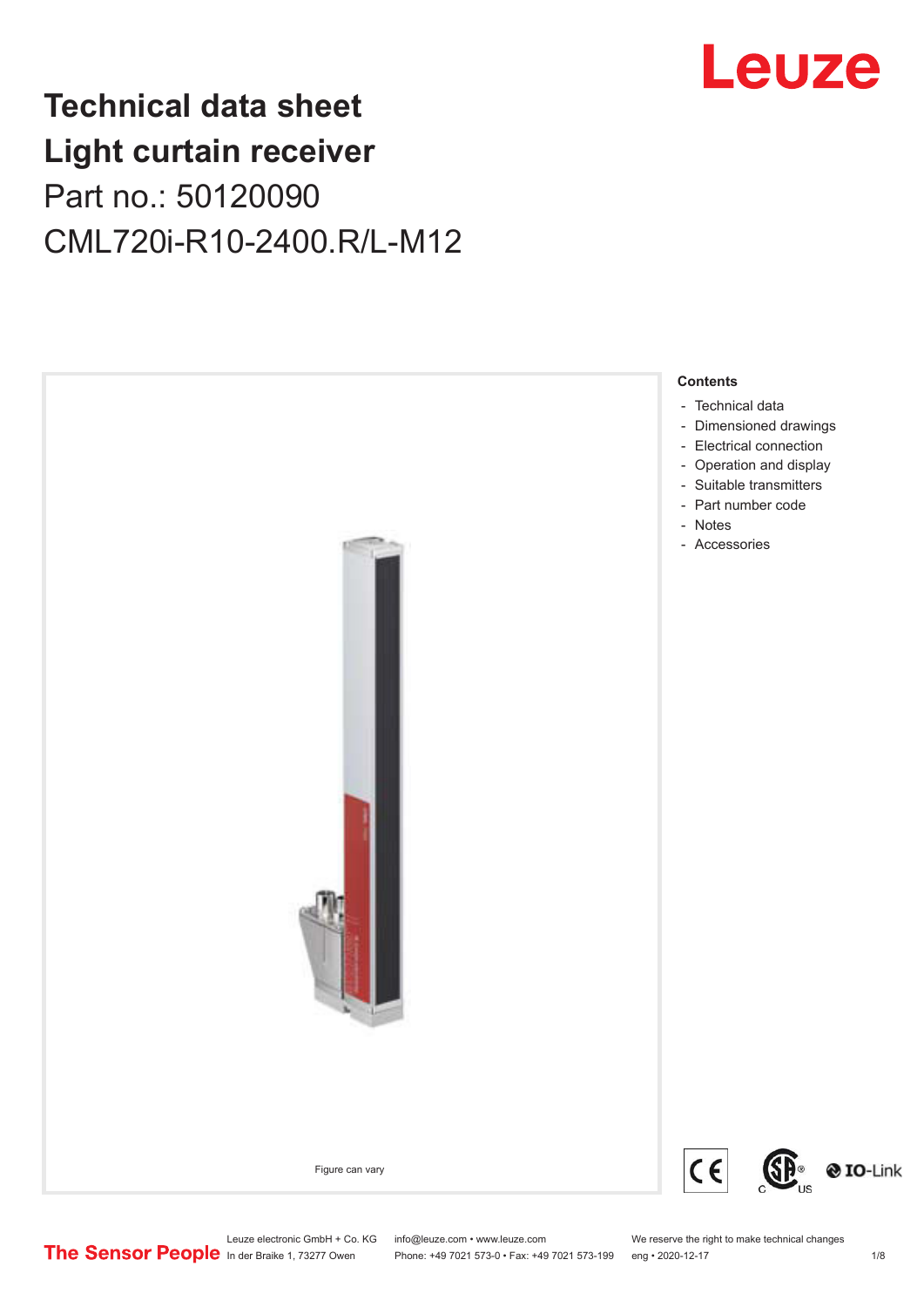## <span id="page-1-0"></span>**Technical data**

# Leuze

#### **Basic data Series** 720 **Operating principle** Throughbeam principle **Device type** Receiver **Contains Contains Accessories** for the use of the BT-2R1 **Application** Object measurement **Special version Special version** Crossed-beam scanning Diagonal-beam scanning Parallel-beam scanning **Optical data Operating range** Guaranteed operating range **Operating range** 0.3 ... 7 m **Operating range limit** Typical operating range **Operating range limit** 0.2 ... 9 m **Measurement field length** 2,400 mm **Number of beams** 240 Piece(s) **Beam spacing 10 mm Measurement data Minimum object diameter** 20 mm **Electrical data Protective circuit** Polarity reversal protection Short circuit protected Transient protection **Performance data** Supply voltage  $U_{\text{B}}$ 18 ... 30 V, DC **Residual ripple** 0 ... 15 %, From U<sub>B</sub> **Open-circuit current** 0 ... 435 mA, The specified values refer to the entire package consisting of transmitter and receiver. **Inputs/outputs selectable Output current, max.** 100 mA **Input resistance** 6,000 Ω **Number of inputs/outputs selectable** 4 Piece(s) **Type** Inputs/outputs selectable **Voltage type, outputs** DC **Switching voltage, outputs** Typ.  $U_B / 0 V$ **Voltage type, inputs** DC **Switching voltage, inputs** high: ≥6V low: ≤4V **Input/output 1 Activation/disable delay** 0 ... 1 ms **Timing Readiness delay** 400 ms **Cycle time** 7.6 ms **Response time per beam** 30 µs

**Interface**

**Type** IO-Link

**IO-Link COM mode** COM2 **Specification** V1.0.1 V1.1 **Min. cycle time** COM2 = 2.3 ms **Service interface Type** IO-Link **IO-Link Configuration** via software **Service Connection Number of connections** 2 Piece(s) **Plug outlet** Rear side **Connection 1 Function** Configuration interface Signal IN Signal OUT Voltage supply **Type of connection** Connector **Thread size** M12 **Type Male Material** Metal **No. of pins** 8 -pin **Encoding** A-coded **Connection 2 Function** Connection to transmitter **Type of connection** Connector **Thread size** M12 **Type** Female **Material** Metal **No. of pins** 5 -pin **Encoding** A-coded **Mechanical data Design Cubic Dimension (W x H x L)** 29 mm x 35.4 mm x 2,423 mm **Housing material** Metal **Metal housing Aluminum Lens cover material** Plastic **Net weight** 2,500 g **Housing color** Silver **Type of fastening** Groove mounting Via optional mounting device **Operation and display Type of display** LED OLED display **Number of LEDs** 2 Piece(s) **Type of configuration** Software Teach-in **Operational controls** Membrane keyboard **Environmental data** Ambient temperature, operation  $-30...60$  °C **Ambient temperature, storage** -40 ... 70 °C

Leuze electronic GmbH + Co. KG info@leuze.com • www.leuze.com We reserve the right to make technical changes<br>
The Sensor People in der Braike 1, 73277 Owen Phone: +49 7021 573-0 • Fax: +49 7021 573-199 eng • 2020-12-17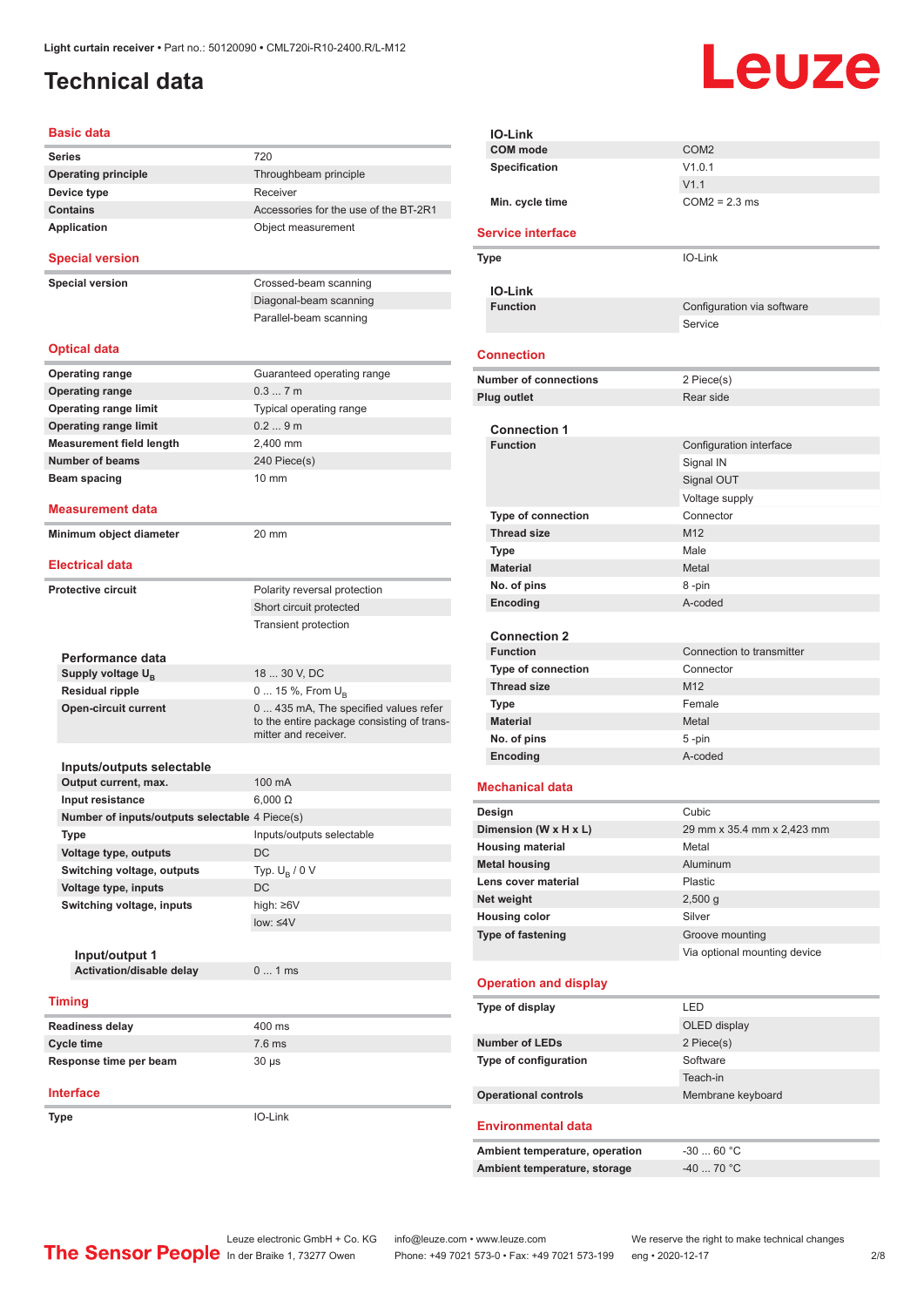## **Technical data**

# Leuze

#### **Certifications**

| Degree of protection     | IP 65         |
|--------------------------|---------------|
| <b>Protection class</b>  | Ш             |
| <b>Certifications</b>    | c CSA US      |
| <b>Standards applied</b> | IEC 60947-5-2 |
|                          |               |

#### **Classification**

| <b>Customs tariff number</b> | 90314990 |
|------------------------------|----------|
| eCl@ss 5.1.4                 | 27270910 |
| eCl@ss 8.0                   | 27270910 |
| eCl@ss 9.0                   | 27270910 |
| eCl@ss 10.0                  | 27270910 |
| eCl@ss 11.0                  | 27270910 |
| <b>ETIM 5.0</b>              | EC002549 |
| <b>ETIM 6.0</b>              | EC002549 |
| <b>ETIM 7.0</b>              | EC002549 |
|                              |          |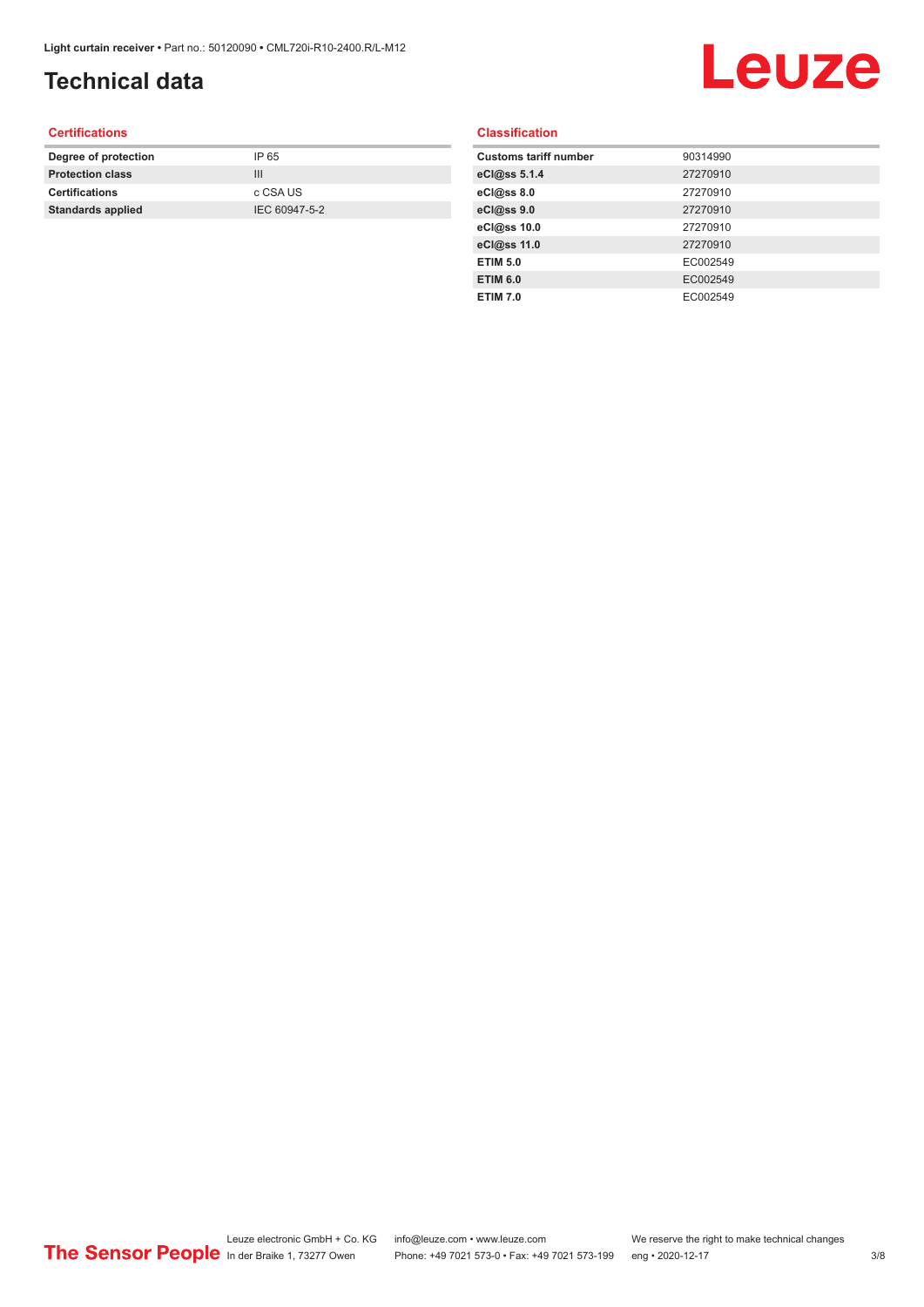## <span id="page-3-0"></span>**Dimensioned drawings**

All dimensions in millimeters



- 
- B Measurement field length 2400 mm
- F M6 thread

G Fastening groove

- 
- R Receiver
- Y 5 mm

T Transmitter

Leuze electronic GmbH + Co. KG info@leuze.com • www.leuze.com We reserve the right to make technical changes<br>
The Sensor People in der Braike 1, 73277 Owen Phone: +49 7021 573-0 • Fax: +49 7021 573-199 eng • 2020-12-17 Phone: +49 7021 573-0 • Fax: +49 7021 573-199 eng • 2020-12-17

# **Leuze**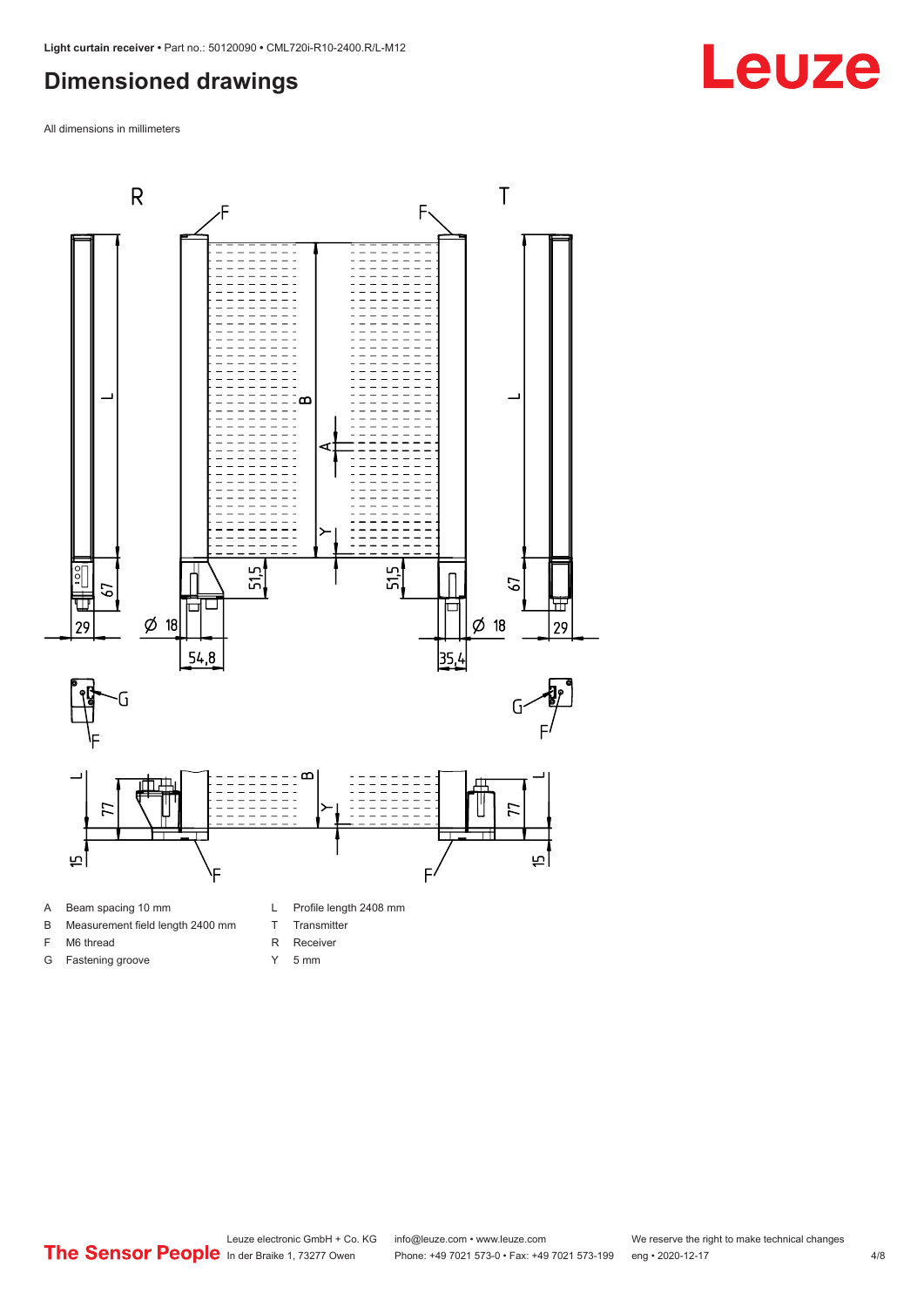## <span id="page-4-0"></span>**Dimensioned drawings**





A PWR / SW IN / OUT

## **Electrical connection**

**Connection 1**

| <b>Function</b>    | Configuration interface<br>Signal IN |
|--------------------|--------------------------------------|
|                    | Signal OUT                           |
|                    | Voltage supply                       |
| Type of connection | Connector                            |
| <b>Thread size</b> | M12                                  |
| <b>Type</b>        | Male                                 |
| <b>Material</b>    | Metal                                |
| No. of pins        | 8-pin                                |
| Encoding           | A-coded                              |

#### **Pin Pin assignment**

| 1              | $V +$           |
|----------------|-----------------|
| $\overline{2}$ | IO1             |
| 3              | GND             |
| $\overline{4}$ | IO-Link         |
| 5              | IO2             |
| 6              | IO3             |
|                | IO <sub>4</sub> |
| 8              | <b>GND</b>      |



#### **Connection 2**

| <b>Function</b>    | Connection to transmitter |
|--------------------|---------------------------|
| Type of connection | Connector                 |
| <b>Thread size</b> | M <sub>12</sub>           |
| <b>Type</b>        | Female                    |
| <b>Material</b>    | Metal                     |
| No. of pins        | $5$ -pin                  |
| Encoding           | A-coded                   |

#### **Pin Pin assignment**

|   | <b>FE/SHIELD</b> |
|---|------------------|
| 2 | $V +$            |
| 3 | <b>GND</b>       |
| 4 | RS 485 Tx+       |
| 5 | RS 485 Tx-       |

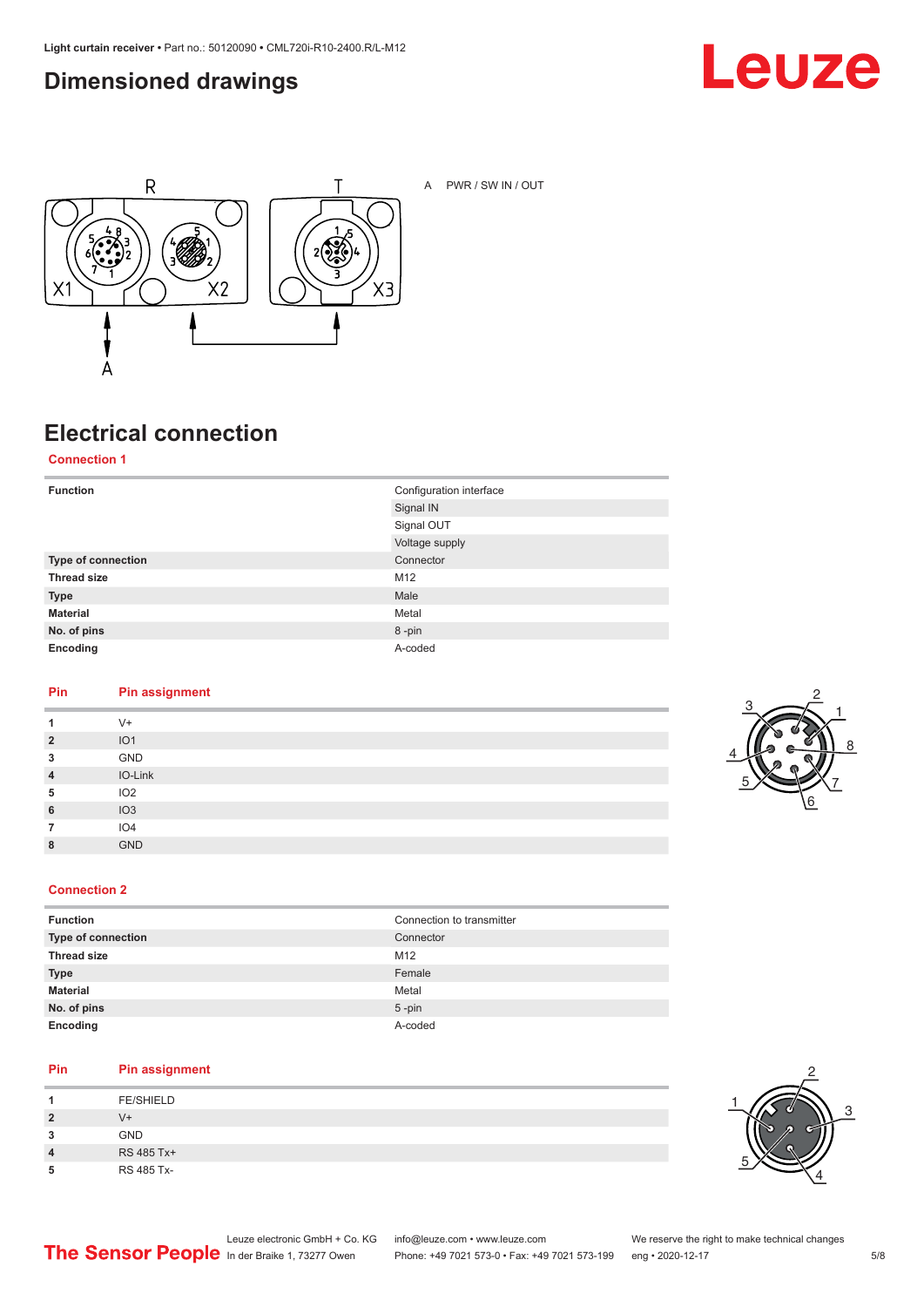## <span id="page-5-0"></span>**Operation and display**

#### **LED Display Meaning 1** Green, continuous light **Continuous Continuous Continuous Continuous Continuous Continuous Continuous Continuous Continuous Continuous Continuous Continuous Continuous Continuous Continuous Continuous Continuous Contin** Green, flashing Teach / error **2** Yellow, continuous light **Network Continuous and Continuous Continuous Continuous Continuous Continuous Continuous Continuous Continuous Continuous Continuous Continuous Continuous Continuous Continuous Continuous Cont** Yellow, flashing No function reserve the No function reserve the No function reserve Off **Object detected**

## **Suitable transmitters**

| Part no. | <b>Designation</b>         | <b>Article</b>               | <b>Description</b>                                                        |
|----------|----------------------------|------------------------------|---------------------------------------------------------------------------|
| 50119501 | CML720i-T10-<br>2400.R-M12 | Light curtain<br>transmitter | Operating range: 0.3  6 m<br>Connection: Connector, M12, Rear side, 5-pin |

## **Part number code**

Part designation: **CML7XXi-YZZ-AAAA.BCCCDDD-EEEFFF**

| <b>CML</b>  | <b>Operating principle</b><br>Measuring light curtain                                                                                     |  |  |
|-------------|-------------------------------------------------------------------------------------------------------------------------------------------|--|--|
| 7XXi        | <b>Series</b><br>720i: 720i series<br>730i: 730i series                                                                                   |  |  |
| Υ           | Device type<br>T: transmitter<br>R: receiver                                                                                              |  |  |
| <b>ZZ</b>   | <b>Beam spacing</b><br>$05:5$ mm<br>10:10 mm<br>20:20 mm<br>40:40 mm                                                                      |  |  |
| <b>AAAA</b> | Measurement field length [mm], dependent on beam spacing                                                                                  |  |  |
| в           | Equipment<br>A: connector outlet, axial<br>R: rear connector outlet                                                                       |  |  |
| CCC         | Interface<br>L: IO-Link<br>/CN: CANopen<br>/PB: PROFIBUS<br>/PN: PROFINET<br>/CV: Analog current and voltage output<br>/D3: RS 485 Modbus |  |  |
| <b>DDD</b>  | <b>Special equipment</b><br>-PS: Power Setting                                                                                            |  |  |
| <b>EEE</b>  | <b>Electrical connection</b><br>M12: M12 connector                                                                                        |  |  |
| <b>FFF</b>  | -EX: Explosion protection                                                                                                                 |  |  |
|             | <b>Note</b>                                                                                                                               |  |  |
| P           | $\&$ A list with all available device types can be found on the Leuze website at www.leuze.com.                                           |  |  |

Leuze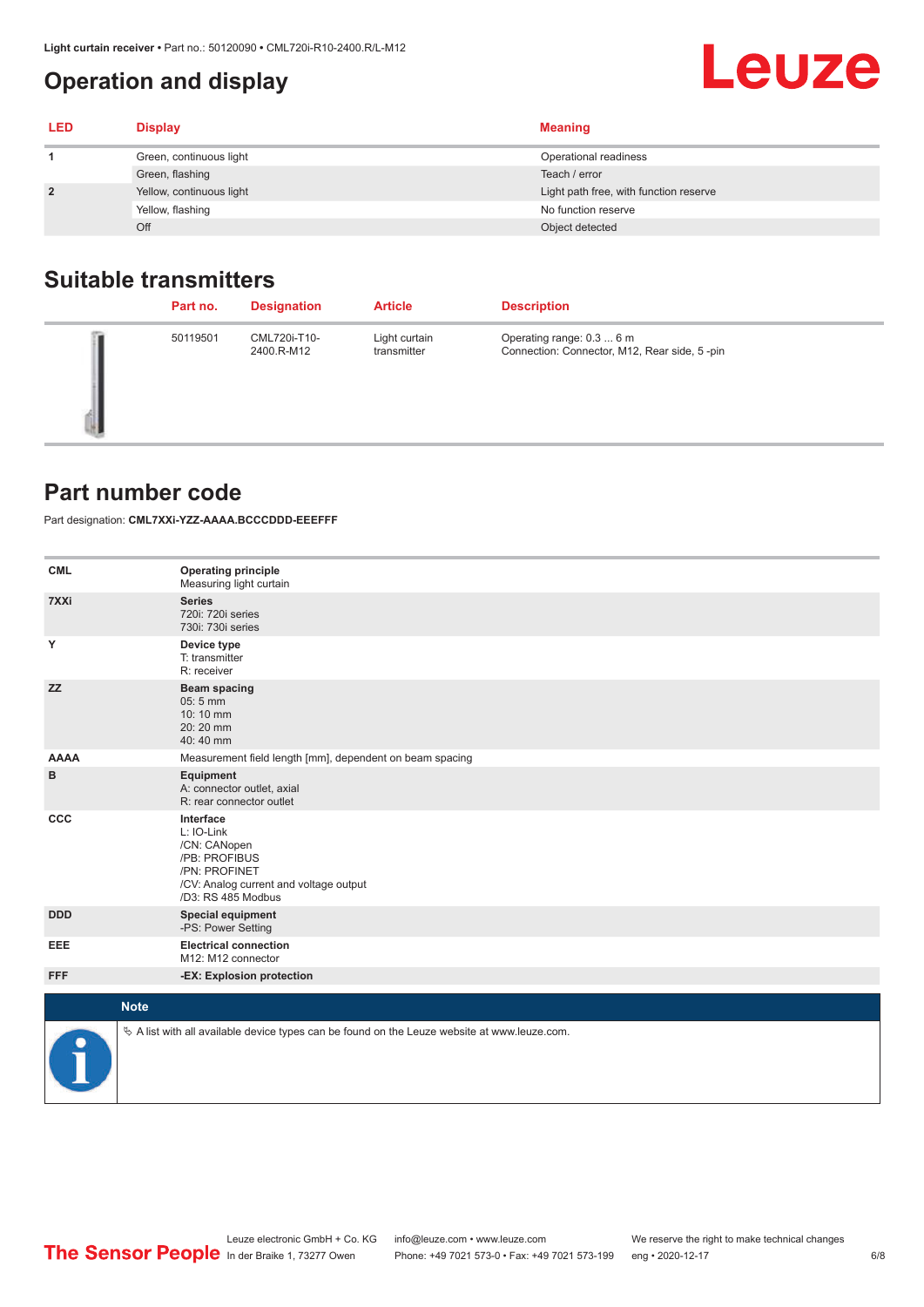## <span id="page-6-0"></span>**Notes**



#### **Observe intended use!**

 $\%$  This product is not a safety sensor and is not intended as personnel protection.

 $\%$  The product may only be put into operation by competent persons.

 $\%$  Only use the product in accordance with its intended use.

| <b>For UL applications:</b>                                                                                                                                                       |
|-----------------------------------------------------------------------------------------------------------------------------------------------------------------------------------|
| $\%$ For UL applications, use is only permitted in Class 2 circuits in accordance with the NEC (National Electric Code).                                                          |
| V These proximity switches shall be used with UL Listed Cable assemblies rated 30V, 0.5A min, in the field installation, or equivalent (categories: CYJV/<br>CYJV7 or PVVA/PVVA7) |

### **Accessories**

## Connection technology - Connection cables

|   | Part no. | <b>Designation</b> | <b>Article</b>   | <b>Description</b>                                                                                                                                          |
|---|----------|--------------------|------------------|-------------------------------------------------------------------------------------------------------------------------------------------------------------|
| § | 50135128 | KD S-M12-8A-P1-050 | Connection cable | Connection 1: Connector, M12, Axial, Female, A-coded, 8-pin<br>Connection 2: Open end<br>Shielded: Yes<br>Cable length: 5,000 mm<br>Sheathing material: PUR |

### Connection technology - Interconnection cables

|   |               | Part no. | <b>Designation</b>                     | <b>Article</b>        | <b>Description</b>                                                                                                                                                                                                                                    |
|---|---------------|----------|----------------------------------------|-----------------------|-------------------------------------------------------------------------------------------------------------------------------------------------------------------------------------------------------------------------------------------------------|
| ▤ | $\cdots$<br>Þ | 50129781 | <b>KDS DN-M12-5A-</b><br>M12-5A-P3-050 | Interconnection cable | Suitable for interface: IO-Link, DeviceNet, CANopen<br>Connection 1: Connector, M12, Axial, Female, A-coded, 5-pin<br>Connection 2: Connector, M12, Axial, Male, A-coded, 5-pin<br>Shielded: Yes<br>Cable length: 5,000 mm<br>Sheathing material: PUR |

## Mounting technology - Mounting brackets

|                                               | Part no. | <b>Designation</b> | <b>Article</b>      | <b>Description</b>                                                                                                                                                                                                        |
|-----------------------------------------------|----------|--------------------|---------------------|---------------------------------------------------------------------------------------------------------------------------------------------------------------------------------------------------------------------------|
| $\frac{1}{2}$ , $\frac{1}{2}$ , $\frac{1}{2}$ | 50142900 | BT 700M.5-2SET     | Mounting device set | Design of mounting device: Bracket mounting<br>Fastening, at system: Through-hole mounting, T slotted hole<br>Mounting bracket, at device: Screw type, Sliding block<br>Type of mounting device: Rigid<br>Material: Steel |

Leuze